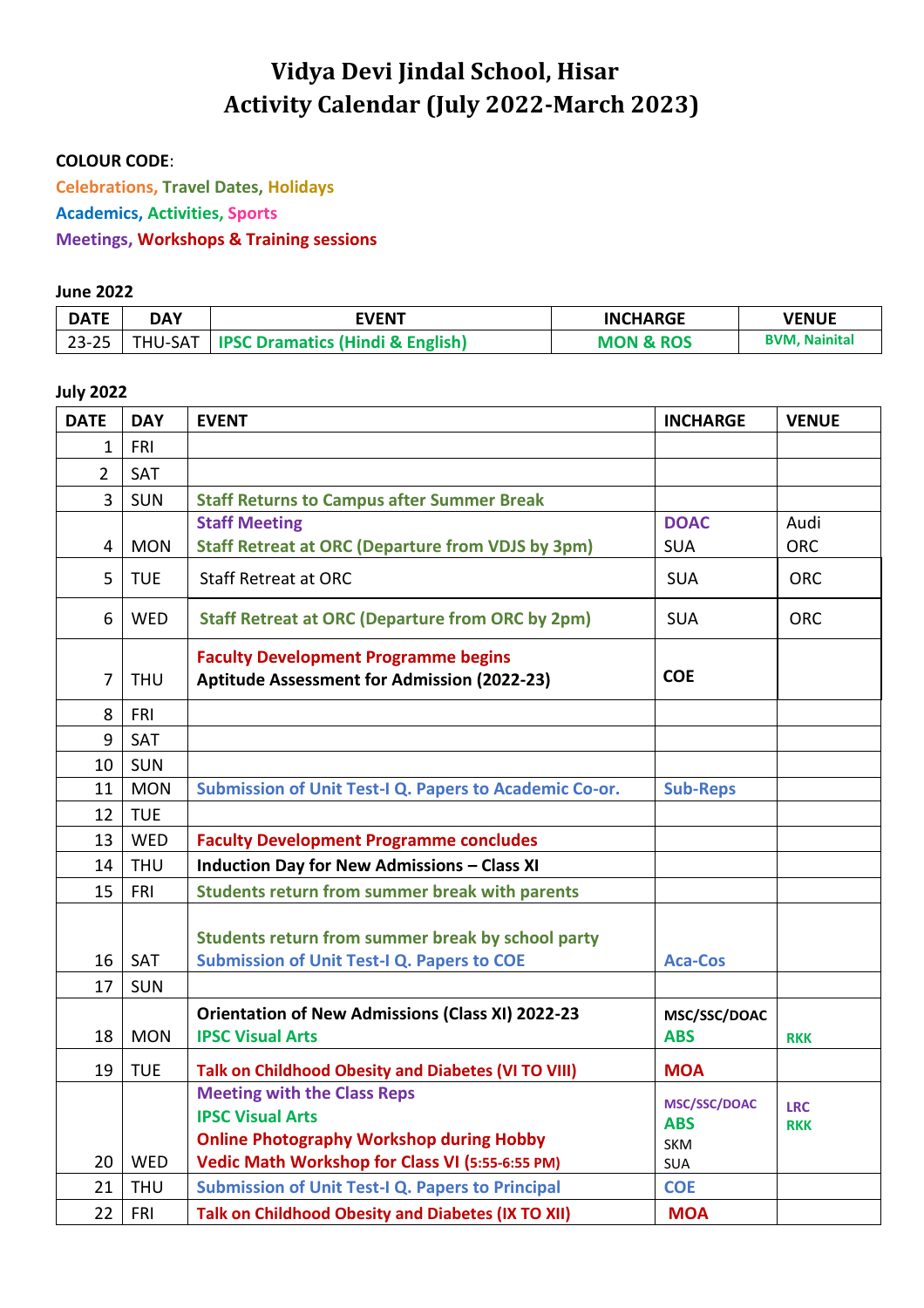|    |            | Assembly by Grade IV (choral recitation)           | <b>Mentors</b>       |                 |
|----|------------|----------------------------------------------------|----------------------|-----------------|
| 23 | <b>SAT</b> | <b>Unit Test-I Commences</b>                       | <b>COE</b>           |                 |
| 24 | <b>SUN</b> |                                                    |                      |                 |
| 25 | <b>MON</b> |                                                    |                      |                 |
| 26 | <b>TUE</b> |                                                    |                      |                 |
|    |            | <b>Yoga &amp; Taekwondo Inter-House</b>            | <b>VIL/RK</b>        |                 |
| 27 | <b>WED</b> | <b>INTER HOUSE ART COMPETITION (IX-XII)</b>        | <b>ABS</b>           | <b>ART DEPT</b> |
|    |            | <b>Mess Committee Meeting</b>                      | <b>SCM</b>           |                 |
| 28 | <b>THU</b> | <b>Yoga &amp; Taekwondo Inter-House</b>            | <b>VIL/RKS</b>       |                 |
| 29 | <b>FRI</b> | <b>Badminton &amp; Shooting Inter-House</b>        | PIK/DSS              |                 |
|    |            | <b>Assembly on Crisis Management</b>               | <b>EM</b>            |                 |
|    |            | <b>Unit Test-I conclude</b>                        | <b>COE</b>           |                 |
|    |            | <b>W03: Hybrid Learning Curriculum and Content</b> | <b>Connect2Learn</b> |                 |
|    |            | <b>Freshers' Nite</b>                              | <b>CO-EM</b>         |                 |
| 30 | <b>SAT</b> | <b>Badminton &amp; Shooting Inter-House</b>        | PIK/DSS              |                 |
|    |            | <b>W03: Hybrid Learning Curriculum and Content</b> |                      |                 |
| 31 | <b>SUN</b> | <b>Special Lunch by grade 12</b>                   | <b>Mentors</b>       |                 |

JULY - IPSC IT FEST AT WELHAM BOYS' SCHOOL, DEHRADUN

## **August 2022**

| <b>DATE</b>    | <b>DAY</b> | <b>EVENT</b>                                                 | <b>INCHARGE</b>     | <b>VENUE</b>        |
|----------------|------------|--------------------------------------------------------------|---------------------|---------------------|
|                |            |                                                              |                     |                     |
|                |            | <b>Investiture Ceremony</b>                                  | Co-EM               |                     |
| $\mathbf{1}$   | <b>MON</b> | <b>Volleyball &amp; Soccer Inter-House</b>                   | POC/SAK             |                     |
| $\overline{2}$ | <b>TUE</b> | <b>Volleyball &amp; Soccer Inter-House</b>                   | POC/SAK             |                     |
|                |            | <b>Inter-House Hindi poetry writing competition-VI-XII</b>   | <b>SRM, ANS</b>     | LECT.               |
|                |            | <b>Inter-House English Poetry Writing Competition VI-XII</b> |                     | <b>THEATRES</b>     |
|                |            | <b>Peer Support group Workshop/activity (Counselling)</b>    | LRC (5:55-6:55)     | Audi                |
|                |            | <b>Basketball &amp; Hockey Inter-House</b>                   | <b>ABH/SAS</b>      |                     |
| $\overline{3}$ | WED        | <b>Educational Visit to Rakhigarhi (grade 12-H1&amp;H2)</b>  | <b>ABM/INS/RAQ</b>  |                     |
|                |            | <b>Basketball &amp; Hockey Inter-House</b>                   | <b>ABHISHEK/SAS</b> |                     |
| $\overline{4}$ | <b>THU</b> | <b>IPSC Soccer (U-17) begins</b>                             | <b>SAK</b>          | <b>BIRLA BALIKA</b> |
| 5              | <b>FRI</b> | <b>Result Publication - Unit Test-I</b>                      | <b>COE</b>          |                     |
| 6              | SAT        | <b>LAX House Assembly</b>                                    | <b>HM-LAX</b>       |                     |
|                |            | <b>Jindal Art Festival</b>                                   | Co-EM               | <b>Audi</b>         |
|                |            | <b>IPSC Soccer (U-17) Concludes</b>                          | <b>SAK</b>          | <b>BIRLA BALIKA</b> |
| 7              | <b>SUN</b> | <b>Mentor Picnic (IV-X)</b>                                  | <b>Mentors</b>      |                     |
|                |            | <b>ASSET Test - English</b>                                  | <b>ROS</b>          |                     |
| 8              | <b>MON</b> | <b>Table Tennis, Carrom, Chess Inter-House</b>               | $T-I/Cs$            |                     |
|                |            | <b>ASSET Test - Science</b>                                  | <b>NES</b>          |                     |
| 9              | <b>TUE</b> | <b>Table Tennis, Carrom, Chess Inter-House</b>               | $T-I/Cs$            |                     |
|                |            | <b>ASSET Test - Math</b>                                     | <b>MOS</b>          |                     |
| 10             | <b>WED</b> | <b>Online Workshop for the Photography Students</b>          | <b>SKM</b>          |                     |
|                |            | <b>Raksha Bandhan</b>                                        |                     |                     |
| 11             | <b>THU</b> | <b>House-Parent Meet</b>                                     | SW-I/C              |                     |
| 12             | FRI        |                                                              |                     |                     |
|                |            | <b>KAS House Assembly</b>                                    | HM                  |                     |
| 13             | SAT        | <b>Vedic Math Workshop for Class VI</b>                      | <b>SUA</b>          | <b>Audi</b>         |
|                |            | Field Survey by Gr-1 Sociology Students to Fatehabad         | <b>SKM</b>          |                     |
|                |            | <b>Triathlon Inter-House (Junior)</b>                        | <b>SHK</b>          |                     |
| 14             | SUN        | <b>Mentor Picnic (XI-XII)</b>                                | <b>Mentors</b>      |                     |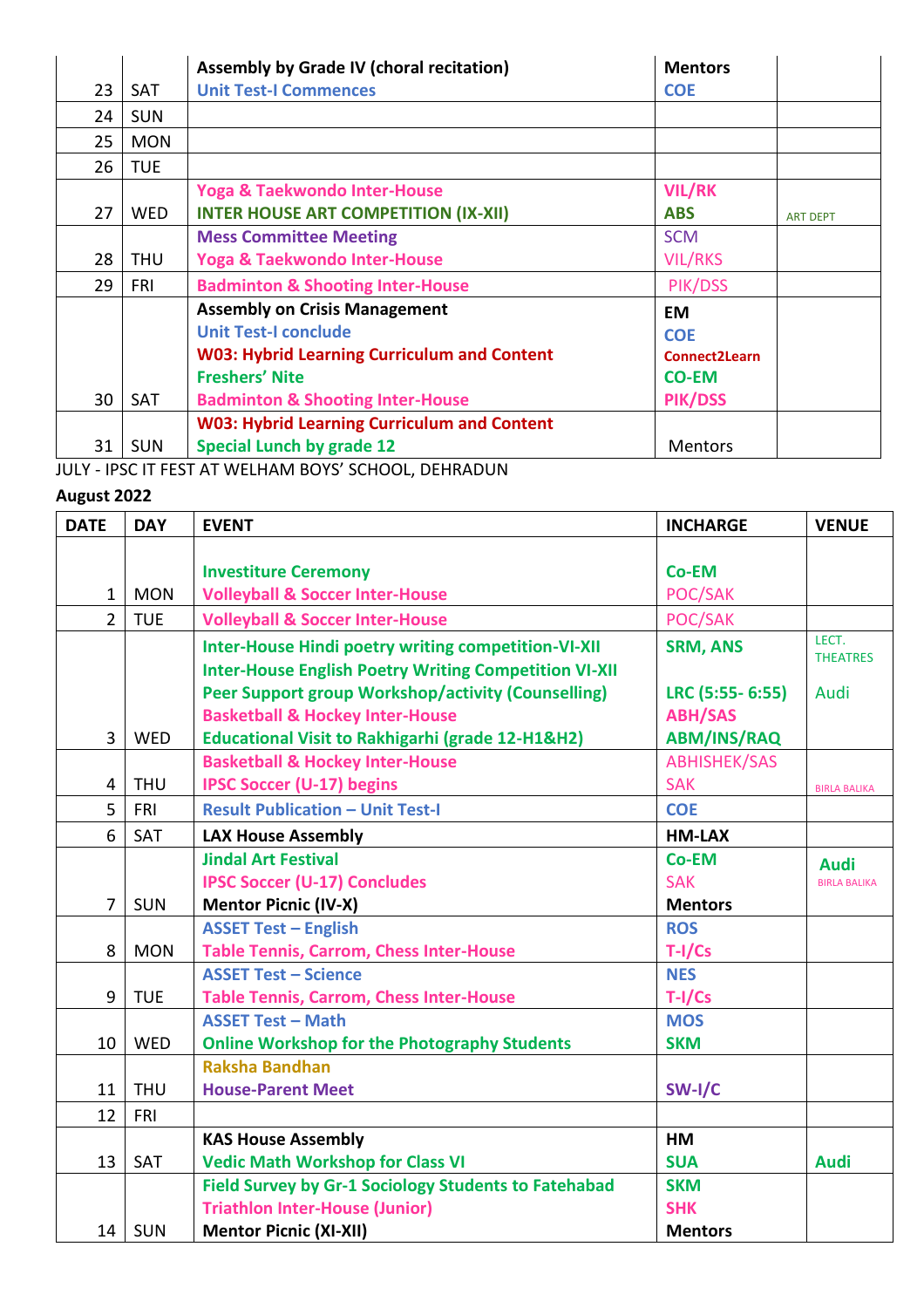|    |            | <b>Independence Day Celebration</b>                                          |                                        |                    |
|----|------------|------------------------------------------------------------------------------|----------------------------------------|--------------------|
| 15 | <b>MON</b> | <b>Triathlon Inter-House (Senior)</b>                                        | <b>SHK</b>                             |                    |
| 16 | <b>TUE</b> | <b>Science Conclave Begins</b>                                               | <b>Science Dept</b>                    | <b>AUDI</b>        |
|    |            | <b>Meeting with the Class Reps</b>                                           | MSC/SSC/DOAC                           | <b>LRC</b>         |
|    |            | <b>Inter-House Photography (XI-XII)</b>                                      | <b>SKM</b>                             |                    |
|    |            | <b>Inter-House Science Quiz Competition</b>                                  | <b>KEM/GEV</b>                         | <b>Audi</b>        |
| 17 | <b>WED</b> | <b>Science Conclave ends</b>                                                 | <b>Science Dept</b>                    |                    |
| 18 | <b>THU</b> | <b>Janmashtami Celebration</b>                                               | $SW-I/C$                               |                    |
|    |            | <b>IPSC MUN Begins</b>                                                       |                                        | <b>Modi</b>        |
| 19 | FRI        | <b>House Nite (LAX &amp; SAR)</b>                                            |                                        | <b>School</b>      |
|    |            | <b>SAR House Assembly</b>                                                    | HM                                     |                    |
|    |            | <b>Submission of Mid-Term Q. Papers to Academic Cos</b>                      | <b>Sub-Reps</b>                        |                    |
| 20 | SAT        | <b>House Nite (KAS &amp; SAV)</b>                                            |                                        |                    |
|    |            | <b>IPSC MUN Concludes</b>                                                    |                                        |                    |
|    |            | <b>Field Survey for Gr-2 Sociology Students</b>                              | <b>SKM</b>                             |                    |
| 21 | <b>SUN</b> | <b>Cleanliness Drive in Academic Block</b>                                   | Mentors                                |                    |
| 22 | <b>MON</b> | <b>Talk on Iron and Vitamin Deficiences (IV-VIII)</b>                        | <b>MOA</b>                             |                    |
| 23 | <b>TUE</b> | <b>Talk on Iron and Vitamin Deficiences (IX-XII)</b>                         | <b>MOA</b>                             |                    |
|    |            | <b>Safe Campus Defence Classes Phase II Begin</b>                            | <b>SAK</b>                             |                    |
| 24 | <b>WED</b> | <b>Inter-House Hindi Debate (IX-XII)</b>                                     | <b>PKN</b>                             | Audi               |
| 25 | <b>THU</b> | <b>IPSC Dance Begins</b>                                                     | <b>JAS, SUP</b>                        | <b>MCGS</b>        |
| 26 | <b>FRI</b> | <b>Swimming Inter-House</b>                                                  | <b>SHK</b>                             |                    |
|    |            |                                                                              |                                        |                    |
|    |            | <b>SAV House Assembly</b>                                                    | <b>HM</b>                              |                    |
|    |            | <b>W04: Using Technology for Effective Learning and</b><br><b>Assessment</b> | <b>Connect2Learn</b>                   |                    |
|    |            |                                                                              | <b>SHK</b>                             |                    |
| 27 | SAT        | <b>Swimming Inter-House</b><br><b>IPSC Dance Concludes</b>                   |                                        |                    |
|    |            | <b>W04: Using Technology for Effective Learning and</b>                      | <b>JAS, SUP</b>                        |                    |
|    |            | <b>Assessment</b>                                                            |                                        |                    |
|    |            | Visit to Chandigarh Art & Sculpture Museum grade 12 FA                       | <b>ABM</b>                             |                    |
| 28 | <b>SUN</b> | <b>Students</b>                                                              |                                        |                    |
|    |            | <b>Submission of Mid-Term Q. Papers to COE</b>                               | <b>Aca-Cos</b>                         |                    |
| 29 | <b>MON</b> | <b>National Sports Day-Sports Quiz</b>                                       | <b>COS and RAQ</b>                     | <b>Mentor Meet</b> |
|    |            | <b>Safe Campus Defence Classes Phase II Conclude</b>                         |                                        |                    |
| 30 | <b>TUE</b> | <b>FIT INDIA Week Begins</b>                                                 | <b>SAK</b><br><b>SPORTS DEPARTMENT</b> |                    |
|    |            | <b>Staff Meeting</b>                                                         | <b>DOAC</b>                            |                    |
| 31 | WED        | <b>Inter-House English Declamation (VII-XII)</b>                             | <b>ARP</b>                             |                    |

# **September 2022**

| <b>DATE</b> | <b>DAY</b> | <b>EVENT</b>                                                                                                                                            | <b>INCHARGE</b>                                                    | <b>VENUE</b> |
|-------------|------------|---------------------------------------------------------------------------------------------------------------------------------------------------------|--------------------------------------------------------------------|--------------|
|             | <b>THU</b> | <b>Meeting with the Class Reps</b>                                                                                                                      | <b>MSC/SSC/DOAC</b>                                                | <b>LRC</b>   |
| 2           | <b>FRI</b> |                                                                                                                                                         |                                                                    |              |
| 3           | <b>SAT</b> | <b>Assembly on Ganesh Chaturthi</b><br><b>Submission of Mid-Term Q. Papers to Principal</b><br><b>Open Air Movie</b><br><b>FIT INDIA Week Concludes</b> | <b>SRG</b><br><b>COE</b><br><b>DSS</b><br><b>SPORTS DEPARTMENT</b> |              |
| 4           | <b>SUN</b> | <b>Special Lunch by grade 11</b>                                                                                                                        | <b>MENTORS</b>                                                     |              |
| 5           | <b>MON</b> | <b>Teachers Day Celebration</b>                                                                                                                         |                                                                    |              |
| 6           | <b>TUE</b> |                                                                                                                                                         |                                                                    |              |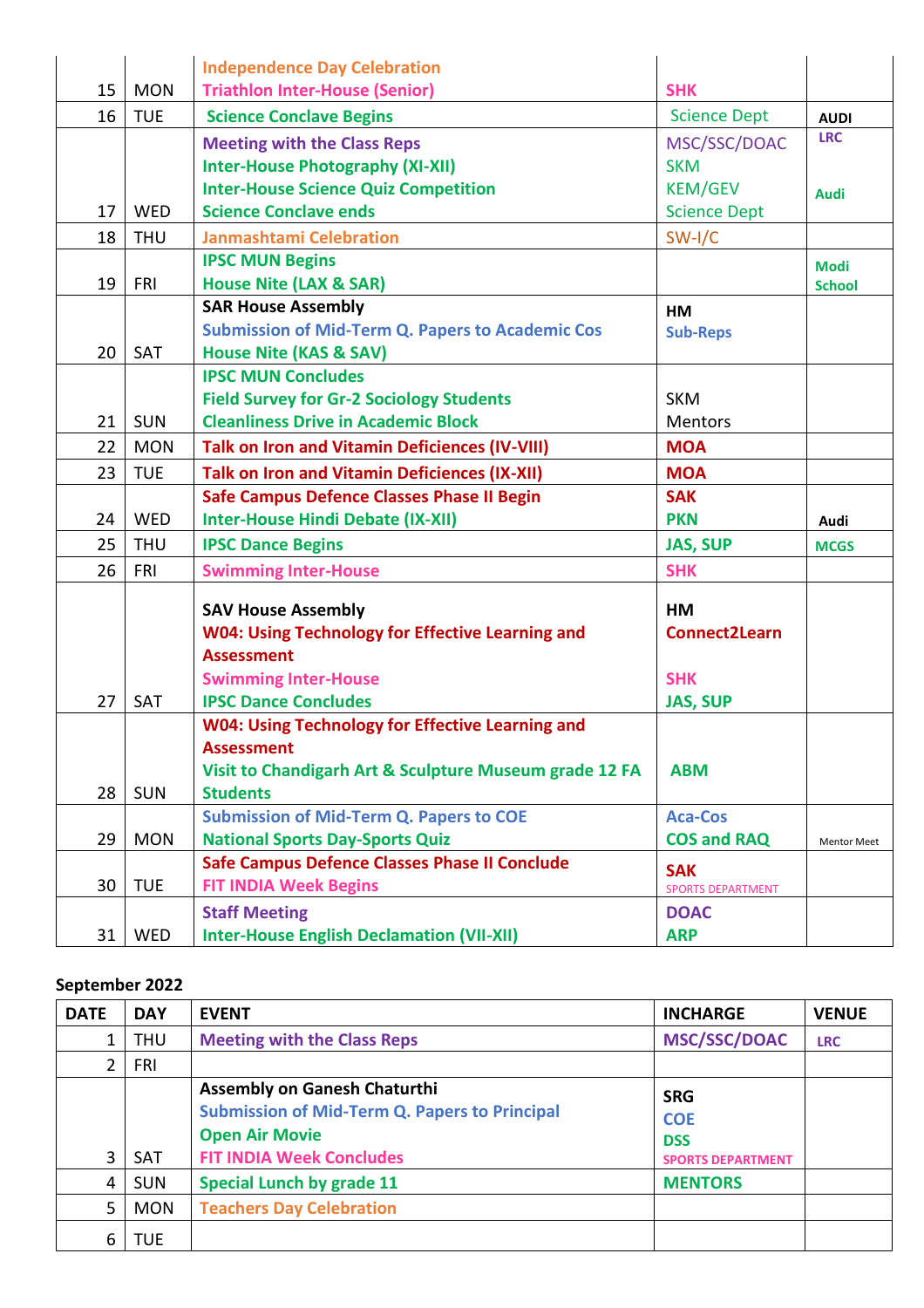| 7            | <b>WED</b> | <b>Vedic Math Workshop (CLASS VII)</b>                                                            | <b>SUA</b>               |              |
|--------------|------------|---------------------------------------------------------------------------------------------------|--------------------------|--------------|
| 8            | <b>THU</b> |                                                                                                   |                          |              |
| 9            | FRI        |                                                                                                   |                          |              |
|              |            | <b>Mid-Term Exam Commences</b>                                                                    | <b>COE</b>               |              |
| 10           | <b>SAT</b> | <b>W05: Pedagogies for Digital Natives</b>                                                        | <b>Connect2Learn</b>     |              |
| 11           | <b>SUN</b> | <b>W05: Pedagogies for Digital Natives</b>                                                        |                          |              |
| 12           | <b>MON</b> |                                                                                                   |                          |              |
| 13           | <b>TUE</b> |                                                                                                   |                          |              |
| 14           | <b>WED</b> |                                                                                                   |                          |              |
| 15           | <b>THU</b> |                                                                                                   |                          |              |
| 16           | <b>FRI</b> |                                                                                                   |                          |              |
|              |            | Vishwakarma Pooja                                                                                 | <b>COEM</b>              |              |
| 17           | <b>SAT</b> | <b>Sculpture class for support staff kids</b>                                                     | <b>BIB</b>               |              |
| 18           | <b>SUN</b> |                                                                                                   |                          |              |
| 19           | <b>MON</b> | RSIC - 2022 Begins                                                                                | <b>RS-REP</b>            | <b>UK</b>    |
| 20           | <b>TUE</b> |                                                                                                   |                          |              |
| 21           | <b>WED</b> |                                                                                                   |                          |              |
|              |            | <b>Mess Committee Meeting</b>                                                                     | <b>SCM</b>               |              |
| 22           | <b>THU</b> | <b>Mid-Term Exam concludes</b>                                                                    | <b>COE</b>               |              |
| 23           | <b>FRI</b> | <b>Book Fair begins</b>                                                                           | <b>LIBRARIAN</b>         | <b>LRC</b>   |
|              |            | Assembly on International Sign Language                                                           | <b>Class XI</b>          |              |
|              |            | <b>W06: Preparing Students for Active Learning</b>                                                | <b>Connect2Learn</b>     |              |
|              |            | <b>IAYP Adventure Camp (Mussoorie) Commences</b>                                                  | <b>COEM</b>              |              |
| 24           | SAT        | <b>Book Fair concludes</b>                                                                        | <b>LIBRARIAN</b>         | <b>LRC</b>   |
|              |            | <b>W06: Preparing Students for Active Learning</b>                                                |                          |              |
|              |            | <b>RSIC 2022 Concludes</b>                                                                        | <b>RS-REP</b>            | <b>UK</b>    |
| 25           | <b>SUN</b> | Peer Support group Workshop/activity (Counselling)-on                                             | <b>LSC</b><br><b>SAK</b> |              |
| 26           | <b>MON</b> | <b>Safe Campus Defence Classes Phase III Begin</b><br>Talk on Healthy Food Awareness (IV to VIII) | <b>MOA</b>               |              |
| 27           | <b>TUE</b> | <b>Talk on Healthy Food Awareness (IX to XII)</b>                                                 | <b>MOA</b>               |              |
|              |            | <b>SUNDERKAND PATH (IV-XII)</b>                                                                   | <b>RKS</b>               |              |
|              |            | <b>Inter-House Calligraphy</b>                                                                    |                          |              |
| 28           | <b>WED</b> | <b>Vedic Math Workshop (Class VII)</b>                                                            | <b>SUA</b>               | Audi         |
|              |            | <b>Result Publication Mid-Term Examination</b>                                                    | <b>COE</b>               |              |
| 29           | <b>THU</b> | <b>IAYP Adventure Camp (Mussoorie) Concludes</b>                                                  | <b>COEM</b>              |              |
| 30           | <b>FRI</b> | <b>Staff Meeting</b>                                                                              | <b>DOAC</b>              |              |
| October 2022 |            |                                                                                                   |                          |              |
| <b>DATE</b>  | <b>DAY</b> | <b>EVENT</b>                                                                                      | <b>INCHARGE</b>          | <b>VENUE</b> |
|              |            | <b>Assembly on Gandhi Jayanti</b>                                                                 | <b>ABM</b>               |              |
|              |            | <b>Safe Campus Defence Classes Phase III Conclude</b>                                             | <b>SAK</b>               |              |
|              |            | Peer Support group Workshop/activity (Counselling)                                                | <b>LSC</b>               |              |
| $\mathbf{1}$ | SAT        | <b>Memory Junction - 10</b>                                                                       | <b>NEH</b>               | Audi         |
|              |            | <b>Gandhi Jayanti Celebration</b>                                                                 | <b>COEM</b>              |              |

SW I/C MEC/RKS

**MOA SAK** 

**DHS** Daly College

 $2$  SUN

4 TUE

**House Picnic (LAX & SAV) Cross Country Inter-House**

**IPSC Soccer (U-19) Begins**

**IPSC Shooting (U-14,17,19) Begins**

3 MON **Medical Check-Up for CLASS IV AND V ALL STUDENTS. MOA**

**Medical Check-up for CLASS VI ALL STUDENTS**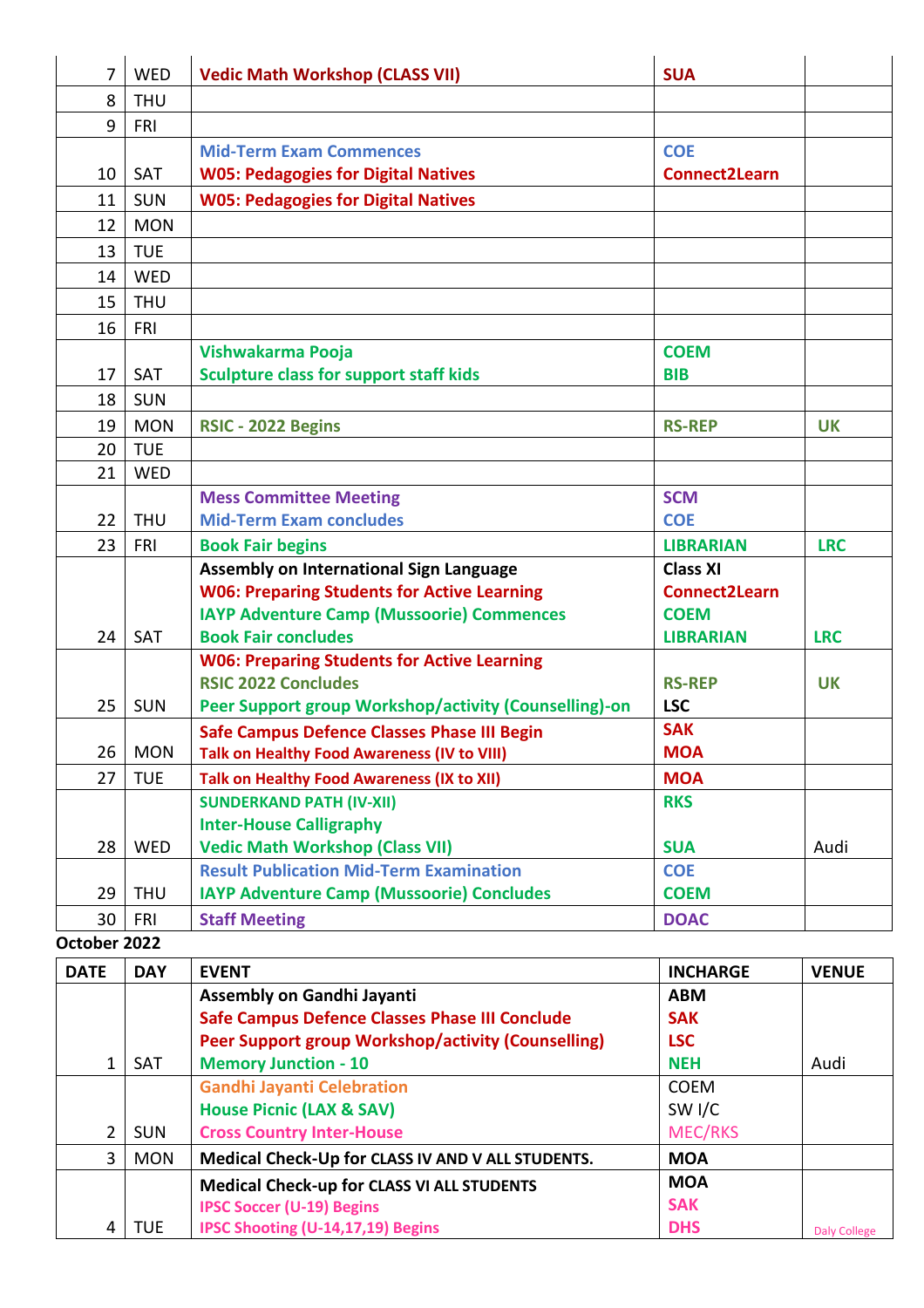| 5              | <b>WED</b> | <b>Dussehra Celebration</b>                           | <b>COEM</b>          |                  |
|----------------|------------|-------------------------------------------------------|----------------------|------------------|
|                |            | 3rd Online IPSC GK Test Commences                     | <b>COE</b>           |                  |
| 6              | <b>THU</b> | Medical Check-Up for CLASS VII (SAV & LAX)            | <b>MOA</b>           |                  |
|                |            | <b>Medical Check-Up for CLASS VII (SAR &amp; KAS)</b> | <b>MOA</b>           |                  |
|                |            | <b>IPSC Soccer (U-19) Concludes</b>                   | <b>SAK</b>           |                  |
| $\overline{7}$ | <b>FRI</b> | <b>IPSC Shooting (U-14,17,19) Concludes</b>           | <b>DHS</b>           |                  |
|                |            | <b>Assembly on World Mental Health Day</b>            | <b>LSC &amp; GUK</b> |                  |
|                |            | <b>W07: Learner-Centric Learning Experiences</b>      | Connect2Learn        |                  |
| 8              | <b>SAT</b> | <b>IAYP Health Workshop</b>                           | <b>COEM/MOA</b>      |                  |
|                |            |                                                       |                      |                  |
|                |            | <b>W07: Learner-Centric Learning Experiences</b>      | <b>Connect2Learn</b> |                  |
| 9              | <b>SUN</b> | <b>House Picnic (KAS &amp; SAR)</b>                   | <b>HMs</b>           |                  |
|                |            | <b>World Mental Health Day Celebration</b>            | <b>LSC &amp; GUK</b> |                  |
|                |            | IPSC Badminton (U-14,17,19) (Tentative)               | <b>PIK</b>           |                  |
| 10             | <b>MON</b> | Medical Check-Up for CLASS VIII (SAV & LAX)           | <b>MOA</b>           |                  |
|                |            | Medical Check-Up for CLASS VIII (SAR & KAS)           | <b>MOA</b>           |                  |
|                |            | <b>Visit to Asha School class XII</b>                 | <b>GUK</b>           |                  |
| 11             | <b>TUE</b> | <b>SOF Olympiad Offline</b>                           | <b>In-Charges</b>    |                  |
|                |            | <b>Meeting with the Class Reps</b>                    | <b>MSC/SSC/DOAC</b>  | <b>LRC</b>       |
|                |            | <b>Inter-House Stand Up Comedy</b>                    | <b>Monika</b>        |                  |
|                |            | <b>Inter-House IT Event</b>                           | <b>SED &amp; NPS</b> |                  |
| 12             | <b>WED</b> | Medical Check-Up for Class IX (SAV & LAX)             | <b>MOA</b>           |                  |
|                |            | <b>Vedic Math Workshop for Class VIII</b>             | <b>SUA</b>           |                  |
| 13             | <b>THU</b> | <b>Medical Check-UP for Class IX (SAR &amp; KAS)</b>  | <b>MOA</b>           |                  |
|                |            | <b>IPSC Football (U-19) (Tentative)</b>               | <b>SAK</b>           |                  |
| 14             | <b>FRI</b> | Medical Check-Up for Class X (SAV & LAX)              | <b>MOA</b>           | <b>Pinegrove</b> |
|                |            | <b>Assembly on Food &amp; Nutrition</b>               | <b>Mess Prefects</b> |                  |
|                |            | <b>Movie Night for Staff Families</b>                 | <b>COEM</b>          |                  |
|                |            | 3rd Online IPSC GK Test Concludes                     | <b>COE</b>           |                  |
| 15             | <b>SAT</b> | <b>ORC visit by Class X</b>                           | <b>SUA</b>           | <b>ORC</b>       |
|                |            | Class Group Photos (Classes-IV to XII), Sports Team   | <b>COEM</b>          |                  |
|                |            | Photos, Teaching and Admin Staff Photos and House     | <b>SKM</b>           |                  |
|                |            | Photographs for the session 2022-23                   |                      |                  |
| 16             | <b>SUN</b> | <b>Class X return from ORC visit</b>                  | <b>SUA</b>           |                  |
|                |            |                                                       |                      | BVM,             |
|                |            | 83rd IPSC Annual Conclave Begins                      | <b>Principal</b>     | <b>Nainital</b>  |
|                |            | <b>Medical Check-Up for Class X (SAR &amp; KAS)</b>   | <b>MOA</b>           |                  |
| 17             | <b>MON</b> | <b>Athletic Inter-House Begins</b>                    | <b>MEC/COS</b>       |                  |
|                |            | <b>IPSC Hockey (U-19) (Tentative)</b>                 | <b>SAS</b>           | <b>MGD</b>       |
| 18             | <b>TUE</b> | Medical Check-Up for Class XI (SAV & LAX)             | <b>MOA</b>           |                  |
|                |            | 83rd IPSC Annual Conclave Concludes                   | <b>Principal</b>     | <b>BVM</b>       |
|                |            | Medical Check-Up for Class XI (SAR & KAS)             | <b>MOA</b>           |                  |
|                |            | <b>Inter-house Duet Dance</b>                         |                      |                  |
|                |            | <b>Vedic Math Workshop for Class VIII</b>             | <b>SUA</b>           |                  |
| 19             | WED        | <b>IPSC Yoga (U-14,17,19)</b>                         | <b>VIL</b>           | <b>SANDUR</b>    |
|                |            | Medical Check-Up for Class XII (SAV & LAX)            | <b>MOA</b>           |                  |
| 20             | <b>THU</b> | <b>IPSC Yoga (U-14,17,19)</b>                         | <b>VIL</b>           |                  |
|                |            | Medical Check-Up for Class XII (SAR & KAS)            | <b>MOA</b>           |                  |
|                |            | <b>Athletic Inter-House Concludes</b>                 | <b>MEC/COS</b>       |                  |
| 21             | <b>FRI</b> | <b>Happy Lunch</b>                                    | <b>SCM</b>           |                  |
| 22             | <b>SAT</b> | <b>Parent-Teacher Meeting</b>                         | <b>PTM-Cos</b>       |                  |
|                |            | <b>Diwali Break for Students and Staff commences</b>  |                      |                  |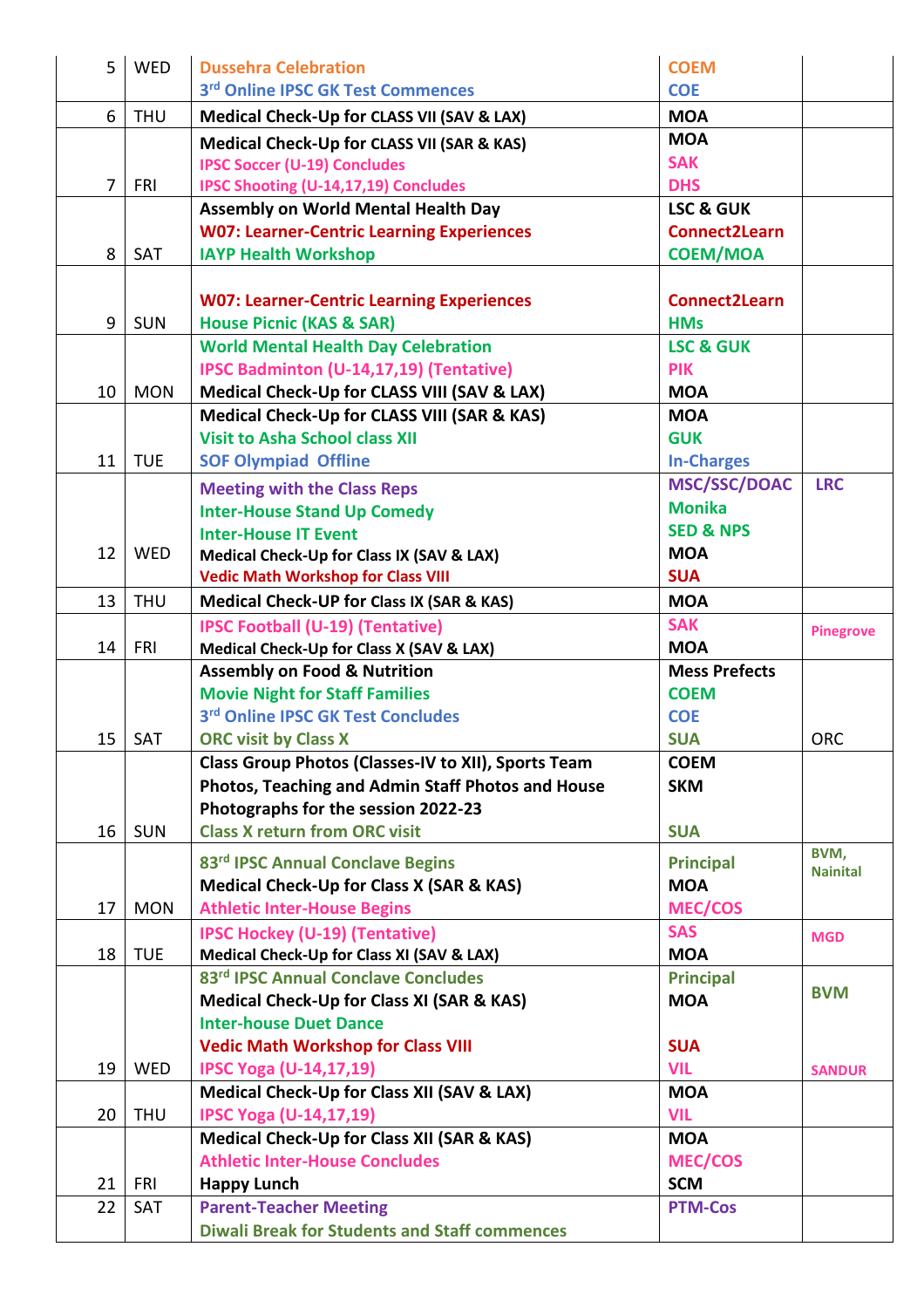| 23 | <b>SUN</b> |                                            |                      |                            |
|----|------------|--------------------------------------------|----------------------|----------------------------|
| 24 | <b>MON</b> | <b>Diwali</b>                              |                      |                            |
| 25 | <b>TUE</b> | IPSC Athletics (U-14,17,19) (Tentative)    | <b>MEC</b>           | <b>PPS</b><br><b>Nabha</b> |
| 26 | <b>WED</b> | <b>Diwali Break for Staff concludes</b>    |                      |                            |
| 27 | <b>THU</b> | <b>Staff Meeting</b>                       | <b>DOAC</b>          |                            |
| 28 | <b>FRI</b> | IPSC Basketball (U-14, U-19) (Tentative)   | <b>COS</b>           | <b>YPS, EMIH</b>           |
| 29 | <b>SAT</b> | <b>W08: Essentials of Mentoring Skills</b> | <b>Connect2Learn</b> |                            |
|    |            | <b>W08: Essentials of Mentoring Skills</b> |                      |                            |
| 30 | <b>SUN</b> | <b>Diwali Break for Students concludes</b> |                      |                            |
| 31 | <b>MON</b> |                                            |                      |                            |

#### **November 2022**

| <b>DATE</b>    | <b>DAY</b> | <b>EVENT</b>                                                | <b>INCHARGE</b>        | <b>VENUE</b> |
|----------------|------------|-------------------------------------------------------------|------------------------|--------------|
| $\mathbf{1}$   | <b>TUE</b> | <b>English SOF Olympiad offline</b>                         | SUV/SHG/DED/RKS        |              |
|                |            | <b>Inter-House One Act Play</b>                             | <b>ROS/MON/RKS</b>     |              |
|                |            | <b>Citation Photographs (Class XII)</b>                     | <b>SKM</b>             |              |
| $\overline{2}$ | <b>WED</b> | <b>Vedic Math Workshop for Class IX</b>                     | <b>SUA</b>             |              |
|                |            | <b>Talk on Winter Diseases (IV TO VIII)</b>                 | <b>MOA</b>             |              |
| 3              | <b>THU</b> | <b>SCIENCE SOF OLYMPIAD OFFLINE</b>                         | <b>ERM/SHG/RKS/DED</b> |              |
| 4              | FRI        | <b>Talk on Winter Diseases (IX TO XII)</b>                  | <b>MOA</b>             |              |
|                |            | <b>NCC Assembly</b>                                         | <b>VIL</b>             |              |
| 5              | SAT        | Visit for Photography field work to Amritsar                | <b>SKM</b>             |              |
| 6              | SUN        | <b>Visit for Photography field work to Amritsar</b>         | <b>SKM</b>             |              |
| $\overline{7}$ | <b>MON</b> | <b>Submission of Unit Test-II Q. Papers to Academic-Cos</b> | <b>Sub-Reps</b>        |              |
| 8              | <b>TUE</b> | <b>Visit to Sultanpur Bird Sanctuary for Class VIII</b>     | <b>ERM and NES</b>     |              |
|                |            | <b>Inter-House Instrumental Music</b>                       |                        |              |
|                |            | <b>Peer Support group Workshop (Counselling)</b>            | <b>LSC</b>             |              |
| 9              | WED        | <b>Hindi Silver Zone Olympiad offline</b>                   | <b>SEM/SHG/RKS/DED</b> |              |
| 10             | <b>THU</b> |                                                             |                        |              |
|                |            | <b>Submission of Unit Test-II Q. Papers to COE</b>          | <b>Aca-Cos</b>         | <b>LRC</b>   |
| 11             | <b>FRI</b> | <b>National Education Day Celebration</b>                   | <b>RAQ and ABS</b>     |              |
|                |            | <b>Assembly on National Education Day</b>                   | <b>RAQ</b>             |              |
| 12             | SAT        | <b>W09: Competency-Based Learning and Assessment</b>        | <b>Connect2Learn</b>   |              |
| 13             | <b>SUN</b> | <b>W09: Competency-Based Learning and Assessment</b>        |                        |              |
| 14             | <b>MON</b> | <b>Bal Mela</b>                                             | <b>COEM</b>            |              |
| 15             | <b>TUE</b> |                                                             |                        |              |
|                |            | <b>Meeting with the Class Reps</b>                          | <b>MSC/SSC/DOAC</b>    | <b>LRC</b>   |
| 16             | <b>WED</b> | <b>Inter-House Quiz</b>                                     | <b>VIM</b>             |              |
| 17             | <b>THU</b> | <b>Mess Committee Meeting</b>                               | <b>SCM</b>             |              |
| 18             | <b>FRI</b> |                                                             |                        |              |
|                |            | <b>Assembly by Grade V</b>                                  | <b>Mentors</b>         |              |
|                |            | <b>Submission of Unit Test-II Q. Papers to Principal</b>    | <b>COE</b>             |              |
|                |            | <b>International Men's Day</b>                              | <b>Staff Club</b>      |              |
|                |            | <b>BK Session for Class IX, X and Staff</b>                 | <b>SUA</b>             | AUDI+        |
| 19             | SAT        | <b>Al Olympiad - School Connect Online</b>                  | <b>SED</b>             | <b>LRC</b>   |
| 20             | <b>SUN</b> | <b>Mentor Picnic (IV-X)</b>                                 | <b>Mentors</b>         |              |
| 21             | <b>MON</b> |                                                             |                        |              |
| 22             | <b>TUE</b> |                                                             |                        |              |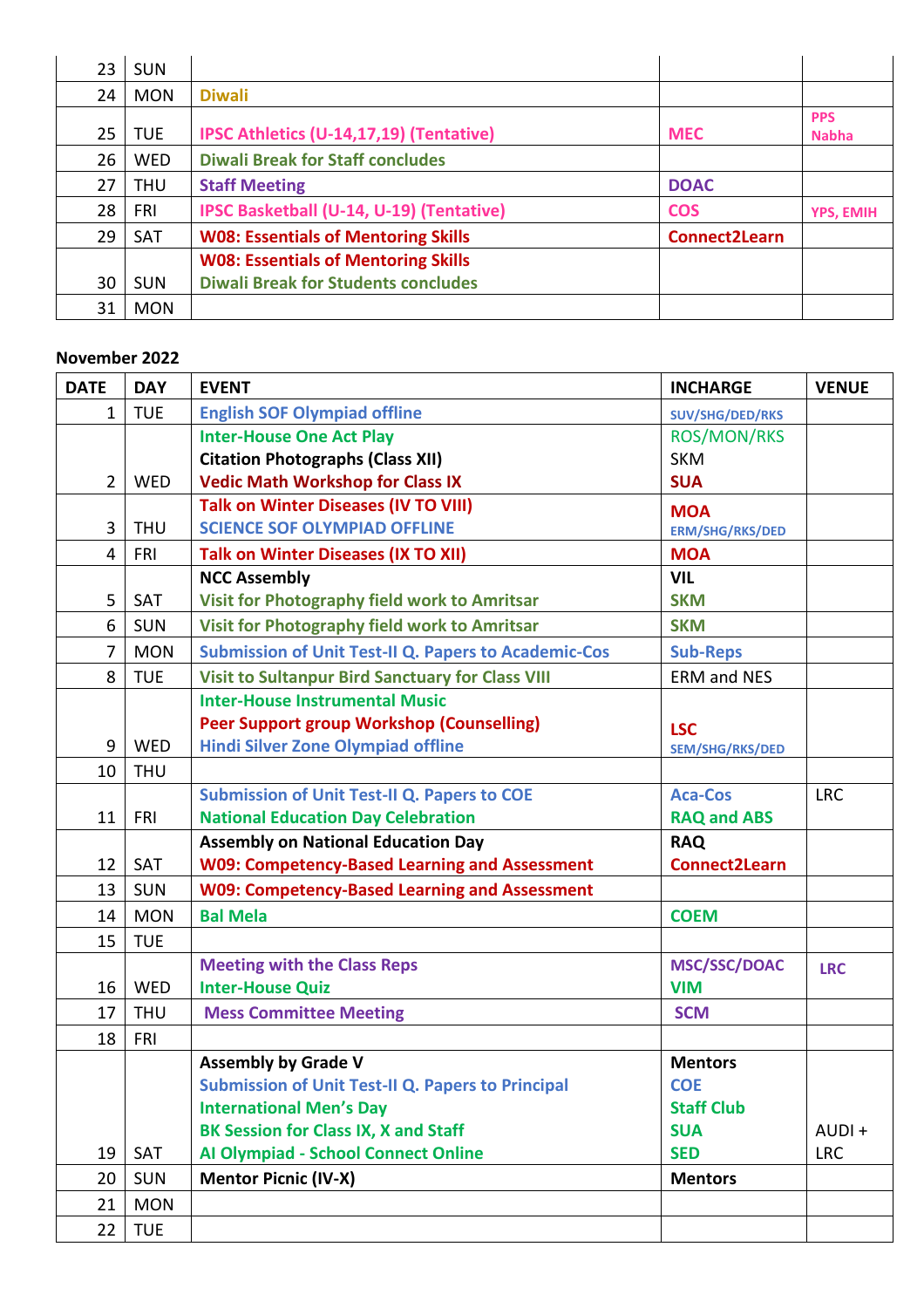| 23 | <b>WED</b> | Unit Test - II Commences                                                            | <b>COE</b>                             |             |
|----|------------|-------------------------------------------------------------------------------------|----------------------------------------|-------------|
| 24 | <b>THU</b> |                                                                                     |                                        |             |
| 25 | <b>FRI</b> |                                                                                     |                                        |             |
|    |            | <b>Assembly by Grade VI</b><br><b>W10: Designing Accurate MCQ Based Assessments</b> | <b>Mentors</b><br><b>Connect2Learn</b> |             |
| 26 | <b>SAT</b> | <b>Survey on Constitution Day-Mayyar Village (Class XII-Geo)</b>                    | <b>SKM</b>                             |             |
| 27 | <b>SUN</b> | <b>W10: Designing Accurate MCQ Based Assessments</b>                                |                                        |             |
| 28 | <b>MON</b> |                                                                                     |                                        |             |
| 29 | <b>TUE</b> |                                                                                     |                                        |             |
|    |            | Unit Test - II Concludes<br><b>Staff Meeting</b>                                    | <b>COE</b><br><b>DOAC</b>              |             |
|    |            | <b>Inter-House Green Initiatives Award 2022</b>                                     | <b>SUA-RAQ</b>                         |             |
| 30 | <b>WED</b> | <b>Memory Junction - 11</b>                                                         | <b>NEH</b>                             | <b>AUDI</b> |

#### **December 2022**

| <b>DATE</b>    | <b>DAY</b> | <b>EVENT</b>                                                   | <b>INCHARGE</b>        | <b>VENUE</b>              |
|----------------|------------|----------------------------------------------------------------|------------------------|---------------------------|
|                |            | <b>Cycling Expedition to Jaisalmer Commences</b>               | <b>COEM</b>            |                           |
| 1              | <b>THU</b> | <b>World AIDS Day</b>                                          |                        |                           |
| $\overline{2}$ | FRI        |                                                                |                        |                           |
| 3              | SAT        | <b>Assembly on World AIDS Day</b>                              | <b>TAT</b>             |                           |
| 4              | <b>SUN</b> | <b>Mentor Picnic (XI-XII)</b>                                  | <b>Mentors</b>         |                           |
| 5              | <b>MON</b> |                                                                |                        |                           |
|                |            | <b>Result Publication - Unit Test - II</b>                     | <b>COE</b>             |                           |
| 6              | <b>TUE</b> | <b>Cycling Expedition to Jaisalmer Conclude</b>                | <b>COEM</b>            |                           |
|                |            |                                                                |                        |                           |
|                |            | <b>Meeting with the Class Reps</b>                             | <b>MSC/SSC/DOAC</b>    |                           |
|                |            | <b>Inter-house Baking/Inter-House Hindi Declamation</b>        | <b>NES/RKS</b>         | <b>LRC</b><br><b>Audi</b> |
| $\overline{7}$ | WED        | Peer Support group Workshop/activity (Counselling)             | <b>LSC</b>             |                           |
| 8              | <b>THU</b> |                                                                |                        |                           |
| 9              | FRI        |                                                                |                        |                           |
|                |            | <b>Sports Day Celebration</b>                                  | <b>COS</b>             |                           |
| 10             | SAT        | <b>Green House Competition</b>                                 | <b>SUA</b>             |                           |
| 11             | <b>SUN</b> |                                                                |                        |                           |
| 12             | <b>MON</b> |                                                                |                        |                           |
| 13             | <b>TUE</b> | <b>Maths SOF Olympiad offline</b>                              | <b>VID/SHG/RKS/DED</b> |                           |
| 14             | WED        | <b>Inter-House (Dry Flower Arrangement, Rangoli)</b>           | <b>SUP/ABS</b>         |                           |
|                |            | <b>Annual Day Celebration</b>                                  | <b>CO-EM</b>           |                           |
|                |            | <b>Parent-Teacher Meeting</b>                                  | <b>PTM-Co</b>          |                           |
| 15             | <b>THU</b> | <b>Students leave with parents for winter break</b>            |                        |                           |
|                |            |                                                                |                        |                           |
| 16             | FRI        | Students leave with school escort party for winter break       |                        |                           |
| 17             | SAT        | <b>Winter Break for Staff begins</b>                           |                        |                           |
| 18             | <b>SUN</b> |                                                                |                        |                           |
| 19             | <b>MON</b> |                                                                |                        |                           |
|                |            | <b>Inter-School Online Seminar on International Solidarity</b> |                        |                           |
| 20             | <b>TUE</b> | Day.                                                           | <b>SKM</b>             |                           |
| 21             | WED        |                                                                |                        |                           |
| 22             | <b>THU</b> |                                                                |                        |                           |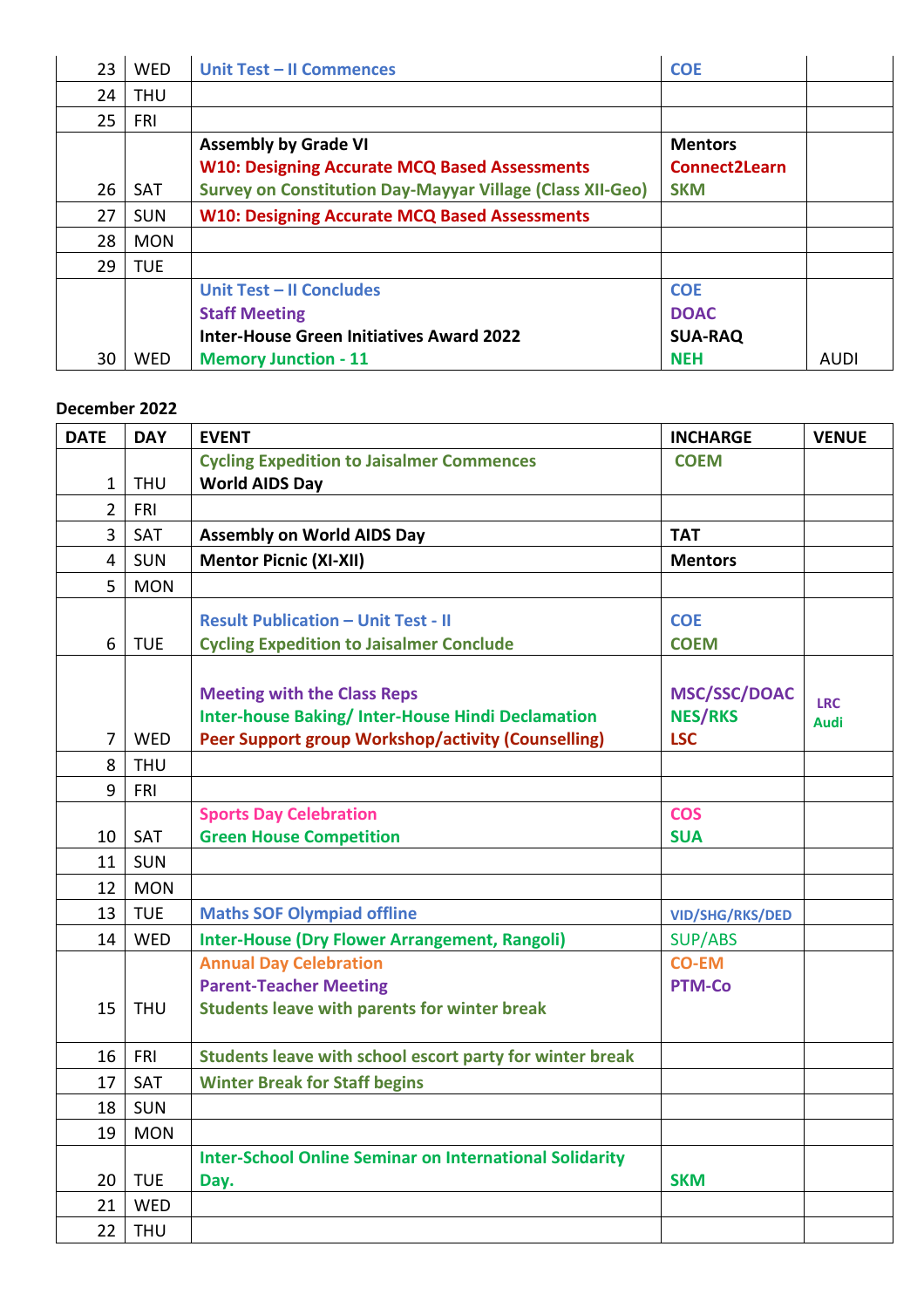| 23 | FRI        |                  |  |
|----|------------|------------------|--|
| 24 | SAT        |                  |  |
| 25 | <b>SUN</b> | <b>Christmas</b> |  |
| 26 | <b>MON</b> |                  |  |
| 27 | <b>TUE</b> |                  |  |
| 28 | WED        |                  |  |
| 29 | <b>THU</b> |                  |  |
| 30 | FRI        |                  |  |
| 31 | SAT        |                  |  |

#### **January 2023**

| <b>DATE</b>    | <b>DAY</b> | <b>EVENT</b>                                                 | <b>INCHARGE</b>                       | <b>VENUE</b>   |
|----------------|------------|--------------------------------------------------------------|---------------------------------------|----------------|
| 1              | <b>SUN</b> | <b>Winter Break for Staff ends</b>                           |                                       |                |
| $\overline{2}$ | <b>MON</b> | <b>Staff Meeting</b>                                         | <b>DOAC</b>                           |                |
| 3              | <b>TUE</b> | <b>Professional Development Programme Begins</b>             |                                       |                |
| 4              | <b>WED</b> |                                                              |                                       |                |
| 5              | <b>THU</b> | <b>Submission of Pre-Board Q. Papers to Academic Cos</b>     | <b>Sub-Reps</b>                       |                |
| 6              | <b>FRI</b> |                                                              |                                       |                |
| $\overline{7}$ | <b>SAT</b> | <b>Professional Development Programme Ends</b>               |                                       |                |
| 8              | <b>SUN</b> |                                                              |                                       |                |
| 9              | <b>MON</b> | <b>Submission of Pre-Board Q. Papers to COE</b>              | <b>Aca-Cos</b>                        |                |
| 10             | <b>TUE</b> |                                                              |                                       |                |
| 11             | WED        |                                                              |                                       |                |
| 12             | <b>THU</b> |                                                              |                                       |                |
|                |            | <b>Submission of Pre-Board Q. Papers to Principal</b>        | <b>COE</b>                            |                |
| 13             | <b>FRI</b> | <b>Staff Get Together</b>                                    | <b>Staff Club</b>                     |                |
| 14             | SAT        | Students return with school escort party from winter break   |                                       |                |
| 15             | <b>SUN</b> | Students return with parents from winter break               |                                       |                |
| 16             | <b>MON</b> | <b>Pre-Board Examination for VIII, X &amp; XII Commences</b> | <b>COE</b>                            |                |
| 17             | <b>TUE</b> |                                                              |                                       |                |
| 18             | WED        |                                                              |                                       |                |
| 19             | <b>THU</b> |                                                              |                                       |                |
| 20             | <b>FRI</b> |                                                              |                                       |                |
|                |            | <b>Assembly on INTACH</b>                                    | INTACH-I/C                            |                |
| 21             | <b>SAT</b> | <b>INTACH Heritage India Quiz</b>                            | VIM-INS-RAQ                           | Audi           |
| 22             | <b>SUN</b> | <b>Raving Reader's Award Test (IV-VIII)</b>                  | <b>LIBRARIAN</b>                      | <b>LRC</b>     |
| 23             | <b>MON</b> |                                                              |                                       |                |
|                |            | <b>Pre-Board Examination VIII, X &amp; XII Concludes</b>     | <b>COE</b>                            |                |
| 24             | <b>TUE</b> | <b>ICO SOF Olympiad offline</b>                              | <b>NER/DIK/SHG/D</b><br><b>ED/RKS</b> |                |
|                |            | <b>Math Quiz Class IV-V</b>                                  | <b>MOS</b>                            | Lecture        |
|                |            | <b>Math Quiz Class VI- VIII</b>                              | <b>SUA</b>                            | Theatre        |
| 25             | WED        | <b>Inter-House MUN/Youth Parliament</b>                      | <b>KKJ/RQM</b>                        | <b>LRC/AUD</b> |
|                |            | <b>Republic Day Celebration</b>                              |                                       |                |
| 26             | <b>THU</b> | <b>Basant Panchami Puja</b>                                  |                                       |                |
| 27             | <b>FRI</b> | <b>VDJS Adventure Camp (overnight camping) commences</b>     | <b>COEM</b>                           |                |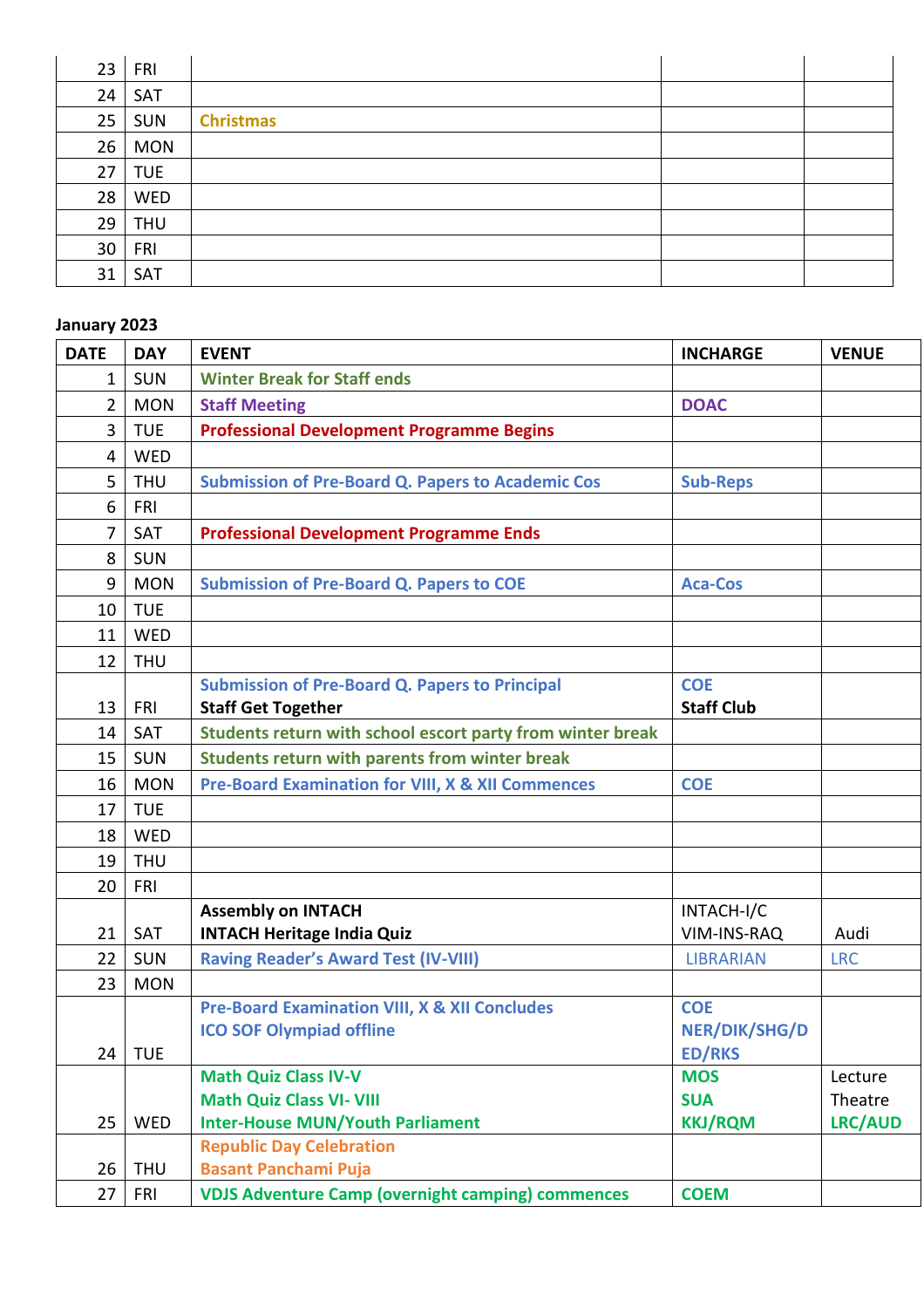|    |            | <b>Assembly on Round Square</b>                    | <b>RS-Rep</b>       |            |
|----|------------|----------------------------------------------------|---------------------|------------|
| 28 | <b>SAT</b> | <b>VDJS Adventure Camp Concludes</b>               | <b>COEM</b>         |            |
| 29 | <b>SUN</b> | <b>Raving Reader's Award Test (IX-XI)</b>          | <b>LIBRARIAN</b>    | <b>LRC</b> |
|    |            | <b>Result Publication - Pre-Board Examinations</b> | <b>COE</b>          |            |
| 30 | <b>MON</b> | <b>Meeting with the Class Reps</b>                 | <b>MSC/SSC/DOAC</b> | <b>LRC</b> |
| 31 | <b>TUE</b> | <b>Staff Meeting</b>                               | <b>DOAC</b>         |            |

## **February 2023**

| <b>DATE</b>    | <b>DAY</b> | <b>EVENT</b>                                                    | <b>INCHARGE</b>     | <b>VENUE</b> |
|----------------|------------|-----------------------------------------------------------------|---------------------|--------------|
| $\mathbf{1}$   | <b>WED</b> | <b>Hindi Kavita Paath Class IV to VII</b>                       | <b>RKS</b>          | <b>AUDI</b>  |
|                |            | Peer Support group Workshop/activity (Counselling)              | <b>LSC</b>          |              |
|                |            |                                                                 |                     |              |
| $\overline{2}$ | <b>THU</b> |                                                                 |                     |              |
| $\overline{3}$ | FRI        |                                                                 |                     |              |
|                |            | <b>Assembly on Educational Excursions</b>                       | Teacher I/Cs        |              |
|                |            | <b>Safe Campus Defence Classes Phase IV Begin</b>               | <b>SAK</b>          |              |
|                |            | <b>W01: Foundations of Hybrid Learning Cultures (Tentative)</b> | Connect2Learn       |              |
| 4              | <b>SAT</b> | <b>IAYP Thar Desert Expedition commences</b>                    | <b>COEM</b>         |              |
| 5              | <b>SUN</b> | <b>W01: Foundations of Hybrid Learning Cultures</b>             |                     |              |
| 6              | <b>MON</b> |                                                                 |                     |              |
| $\overline{7}$ | <b>TUE</b> |                                                                 |                     |              |
| 8              | <b>WED</b> | <b>IAYP Thar Desert Expedition Concludes</b>                    | <b>COEM</b>         |              |
|                |            | <b>Mess Committee Meeting</b>                                   | <b>SCM</b>          |              |
| 9              | <b>THU</b> | <b>Safe Campus Defence Classes Phase IV Conclude</b>            | <b>SAK</b>          |              |
| 10             | <b>FRI</b> |                                                                 |                     |              |
| 11             | SAT        | <b>Citation Ceremony (Batch 2023)</b>                           |                     |              |
| 12             | <b>SUN</b> | <b>Birth Anniversary of Vidya Devi Jindal Ji</b>                |                     |              |
| 13             | <b>MON</b> |                                                                 |                     |              |
|                |            | <b>Submission of Annual Examination Q. Papers to Academic</b>   |                     |              |
| 14             | <b>TUE</b> | Cos                                                             | <b>Sub-Reps</b>     |              |
|                |            | <b>Meeting with the Class Reps</b>                              | <b>MSC/SSC/DOAC</b> | <b>LRC</b>   |
| 15             | <b>WED</b> | <b>Inter-House Sanskrit Shloka Recitation</b>                   | <b>SRG</b>          | <b>AUDI</b>  |
| 16             | <b>THU</b> |                                                                 |                     |              |
| 17             | <b>FRI</b> |                                                                 |                     |              |
|                |            | <b>Assembly on IAYP</b>                                         | Co-IAYP             |              |
|                |            | <b>W02: Strengthening Teacher-Student Relationship to</b>       |                     |              |
|                |            | <b>Build Engagement (Tentative)</b>                             | Connect2Learn       |              |
| 18             | SAT        | BK Session for Students (IX & X)                                | <b>SUA</b>          |              |
|                |            | <b>W02: Strengthening Teacher-Student Relationship to</b>       |                     |              |
| 19             | <b>SUN</b> | <b>Build Engagement</b>                                         |                     |              |
| 20             | <b>MON</b> |                                                                 |                     |              |
| 21             | <b>TUE</b> |                                                                 |                     |              |
| 22             | WED        | <b>Submission of Annual Examination Q. Papers to COE</b>        | <b>Aca-Cos</b>      |              |
| 23             | <b>THU</b> |                                                                 |                     |              |
| 24             | <b>FRI</b> | <b>Book Fair &amp; Author's Meet commence</b>                   | Librarian           | <b>LRC</b>   |
| 25             | SAT        | <b>Assembly on National Science Day</b>                         | <b>Science Dept</b> |              |
|                |            | <b>Book Fair concludes</b>                                      | Librarian           |              |
| 26             | <b>SUN</b> |                                                                 |                     | <b>LRC</b>   |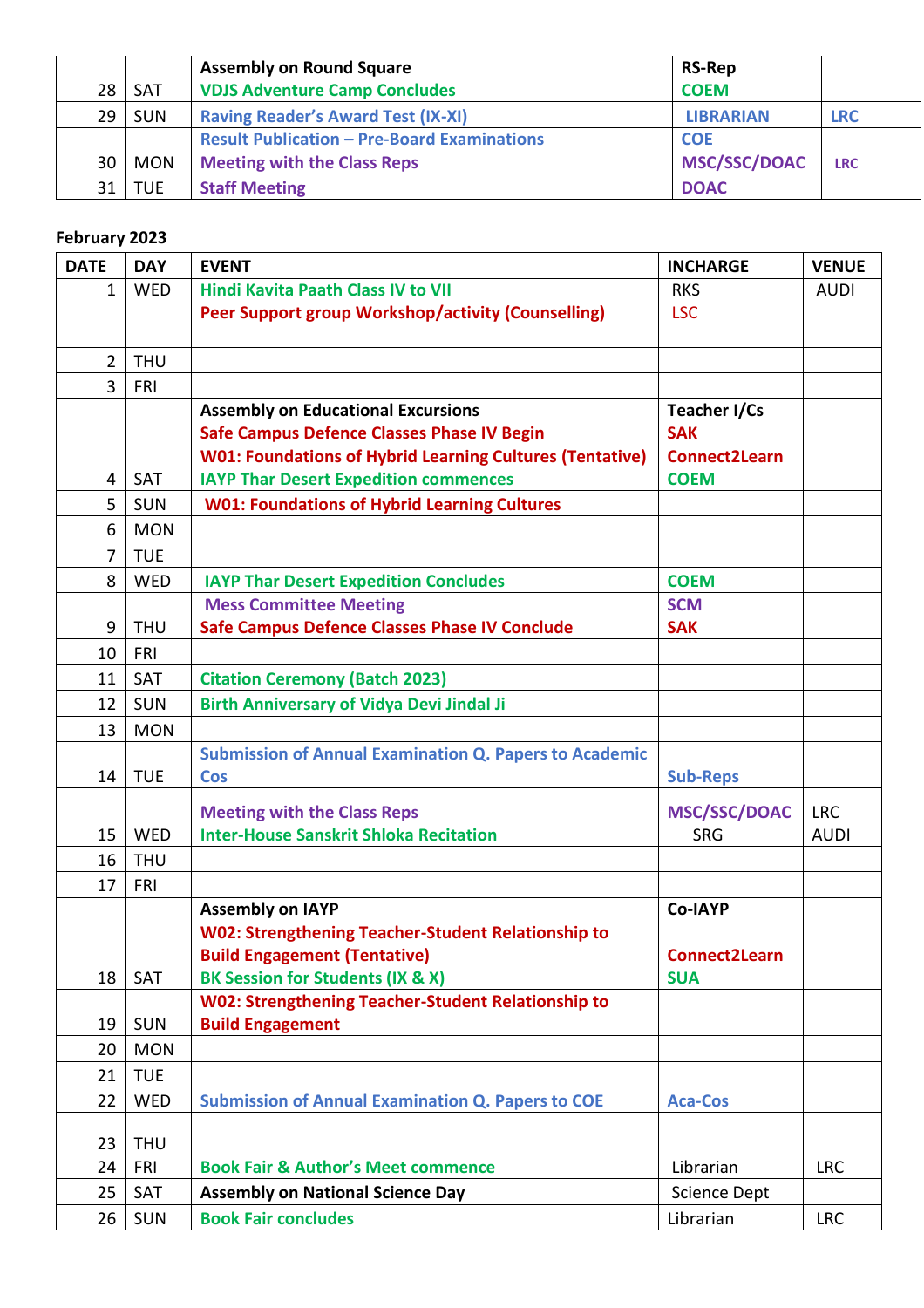| 27 | <b>MON</b> |                             |                    |  |
|----|------------|-----------------------------|--------------------|--|
|    |            |                             |                    |  |
| 28 | <b>TUE</b> | <b>National Science Day</b> | <b>NES AND SES</b> |  |

#### **March 2023**

| <b>DATE</b>    | <b>DAY</b> | <b>EVENT</b>                                                       | <b>INCHARGE</b>   | <b>VENUE</b> |
|----------------|------------|--------------------------------------------------------------------|-------------------|--------------|
| $\mathbf{1}$   | WED        | <b>Submission of Annual Examination Q. Papers to Principal</b>     | <b>COE</b>        |              |
| $\overline{2}$ | <b>THU</b> |                                                                    |                   |              |
| 3              | FRI        | Planning for the new session begins                                | <b>DOAC</b>       |              |
| 4              | SAT        | <b>Annual Examination Preparatory Leave</b>                        |                   |              |
| 5              | SUN        |                                                                    |                   |              |
| 6              | <b>MON</b> | <b>Annual Examination IV- VII, IX &amp; XI Commences</b>           | <b>COE</b>        |              |
| 7              | <b>TUE</b> |                                                                    |                   |              |
| 8              | <b>WED</b> | <b>Holi Celebration</b>                                            |                   |              |
| 9              | <b>THU</b> |                                                                    |                   |              |
| 10             | <b>FRI</b> |                                                                    |                   |              |
| 11             | SAT        |                                                                    |                   |              |
| 12             | SUN        |                                                                    |                   |              |
| 13             | <b>MON</b> |                                                                    |                   |              |
| 14             | <b>TUE</b> |                                                                    |                   |              |
| 15             | <b>WED</b> |                                                                    |                   |              |
| 16             | <b>THU</b> |                                                                    |                   |              |
| 17             | <b>FRI</b> | <b>Planning for the new session concludes</b>                      | <b>DOAC</b>       |              |
| 18             | SAT        | <b>Annual Examination IV-VII, IX &amp; XI Concludes</b>            | <b>COE</b>        |              |
| 19             | <b>SUN</b> | <b>Educational Excursion for Classes IV-XII begins</b>             | I/C               |              |
| 20             | <b>MON</b> |                                                                    |                   |              |
| 21             | <b>TUE</b> |                                                                    |                   |              |
| 22             | WED        |                                                                    |                   |              |
| 23             | <b>THU</b> |                                                                    |                   |              |
| 24             | FRI        |                                                                    |                   |              |
| 25             | <b>SAT</b> | <b>Result Publication - Annual Examinations 2022-23</b>            | <b>COE</b>        |              |
| 26             | <b>SUN</b> | <b>Educational Excursion for Classes IV-XII concludes</b>          | I/C               |              |
|                |            | <b>Term-Break</b>                                                  |                   |              |
| 27             | <b>MON</b> | <b>House Parent Meet</b>                                           | SW <sub>I/C</sub> |              |
| 28             | <b>TUE</b> | <b>Readiness for the New Academic Session 2023-24</b>              |                   |              |
| 29             | WED        | <b>Readiness for the New Academic Session 2023-24</b>              |                   |              |
| 30             | <b>THU</b> | <b>Readiness for the New Academic Session 2023-24</b>              |                   |              |
|                |            | Death Anniversary of Founding Father Late O. P. Jindal Ji          | Co-EM             |              |
| 31             | <b>FRI</b> | <b>Distribution of textbooks &amp; Stationery to Classes V-XII</b> | <b>DOAC</b>       |              |

#### **APRIL 2023**

| <b>DATE</b> | DAY | EVENT                              | <b>INCHARGE</b> | <b>VENUE</b>          |
|-------------|-----|------------------------------------|-----------------|-----------------------|
|             | SAT | Induction of New Admission 2023-24 | ADO             | <b>Academic Block</b> |

# **Note: Fortnightly Meetings**:

1) Departmental Meetings beyond academic hours.